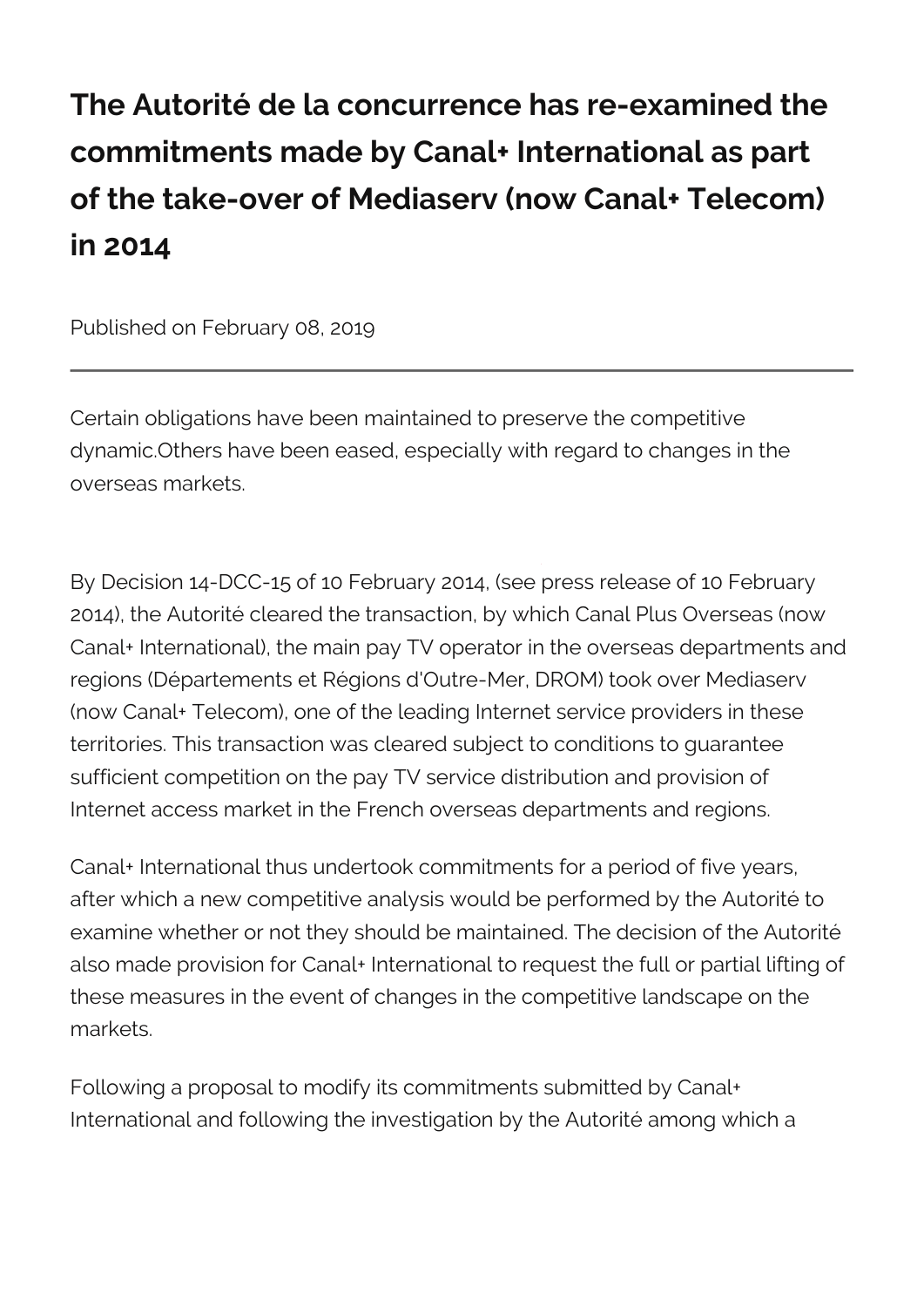consultation with third parties (stakeholders in the sector: channel operators, internet service providers, etc.), Canal+ finally put forward a last proposal on 31 January 2019, together with proposals for modified reference offers in relation to the take-over of independent channels and the Ciné+ themed channels.

## **The strong position of Canal+ makes it necessary to maintain certain obligations**

Following a detailed examination of the current competitive situation on the markets, the Autorité de la concurrence notes that Canal+ International remains the sole operator that operates channels offering premium film and sports content, and which distributes a large number of channels, including independent channels, on an exclusive basis in the French overseas departments and regions. The market share of Canal+ International on the pay TV service distribution market, though suffering from a slight decrease since 2014, remains greater than 60% in the Indian Ocean area and 80% in the French Antilles and French Guiana area.

Canal+ International must continue, in the distribution of its offers, to give equal treatment to Canal+ Telecom and other internet service providers.

The Autorité considers that there is still a risk today that Canal+ International could make the TV offers of Canal+ International, or even of some of the channels it operates, available solely, or under more favourable conditions, to the internet service provider Canal+ Telecom. In this regard, the commitments that oblige Canal+ International to give equal treatment to Canal+ Telecom and the other internet service providers in the French overseas departments and regions in relation to the distribution of its offers must be maintained.

• Requirements continue to apply to the take-over of independent channels

The measures to protect independent channels $^{\rm 1}$  and promote the development of television offers are maintained. Independent channels shall continue to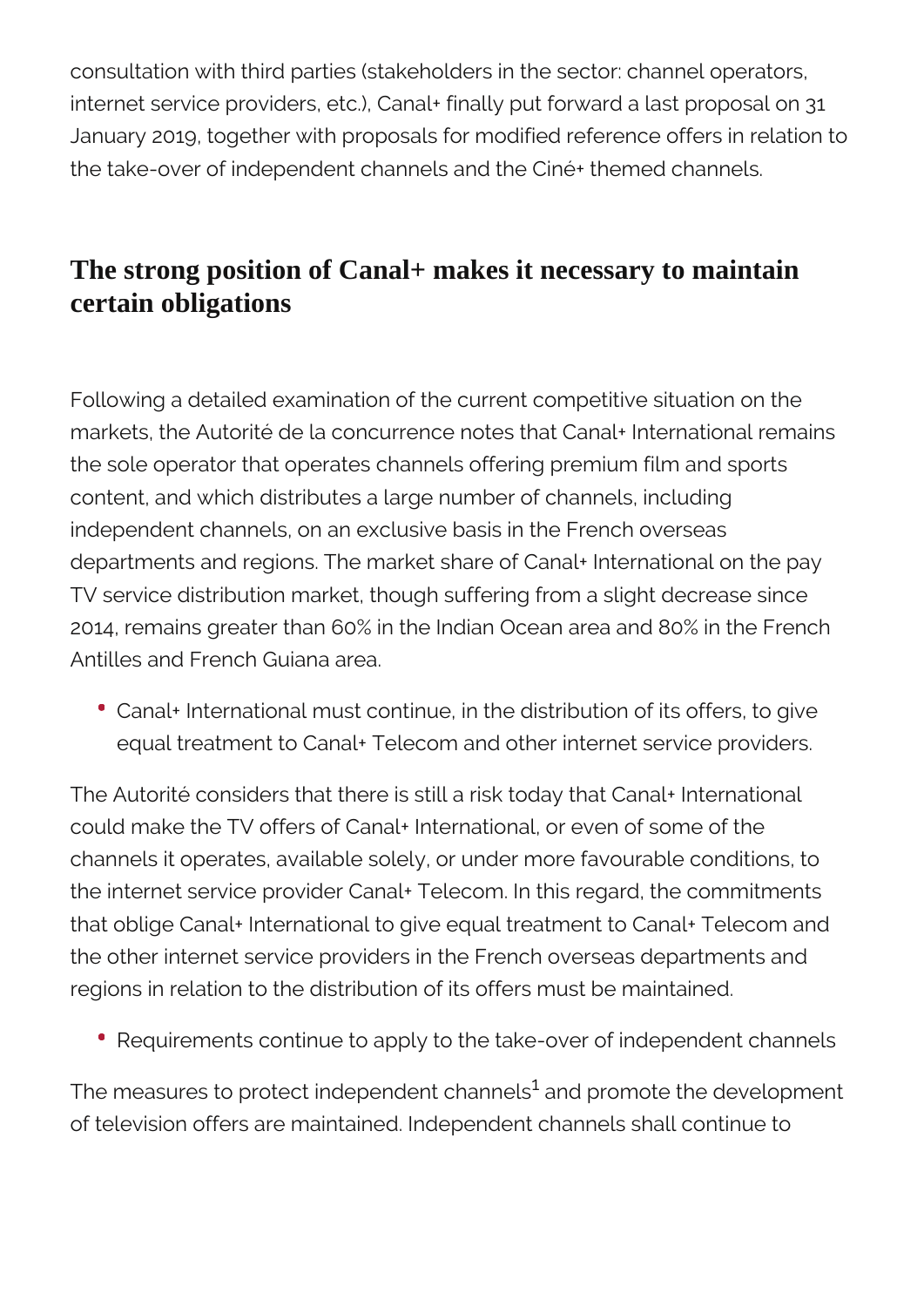benefit from requirements governing conditions for their take-over by Canal+ International.

## **Certain obligations imposed on Canal+ International have however been eased**

The Autorité took into account in its analysis of the development of optical fibre and the eligibility for television over the internet (IPTV) in the overseas departments and regions but also of the lifting of the unbundling obligation, i.e. the obligation to make the Ciné+ channels available to other internet service providers in the mainland.

In view of these elements, the Autorité eases certain obligations on Canal+ International

Canal+ Telecom will be able to offer discounted offers, combining its Internet offer and Canal+ International TV offers

In light of the deployment of optical fibre and, more generally, of the option – increasingly accessible to television viewers – of watching television over the internet (IPTV), the Autorité considers that a simple ban on marketing discounted Canal+ International/Canal+ Telecom offers is no longer justified. However, the discount will made available to all the internet service providers and accepted by at least two of them. Canal+ Telecom and the other internet service providers will therefore be able to offer lower prices on offers combining internet services and Canal+ International television offers.

Canal+ Telecom cost coverage will be able to take into account the development of optical fibre in the DROM

Canal+ Telecom is subject, since 2014, to an obligation to cover cost. The Autorité has accepted thatthis obligation takes into account the necessary investments in the optical fibre and, no longer applies to certain ADSL offers on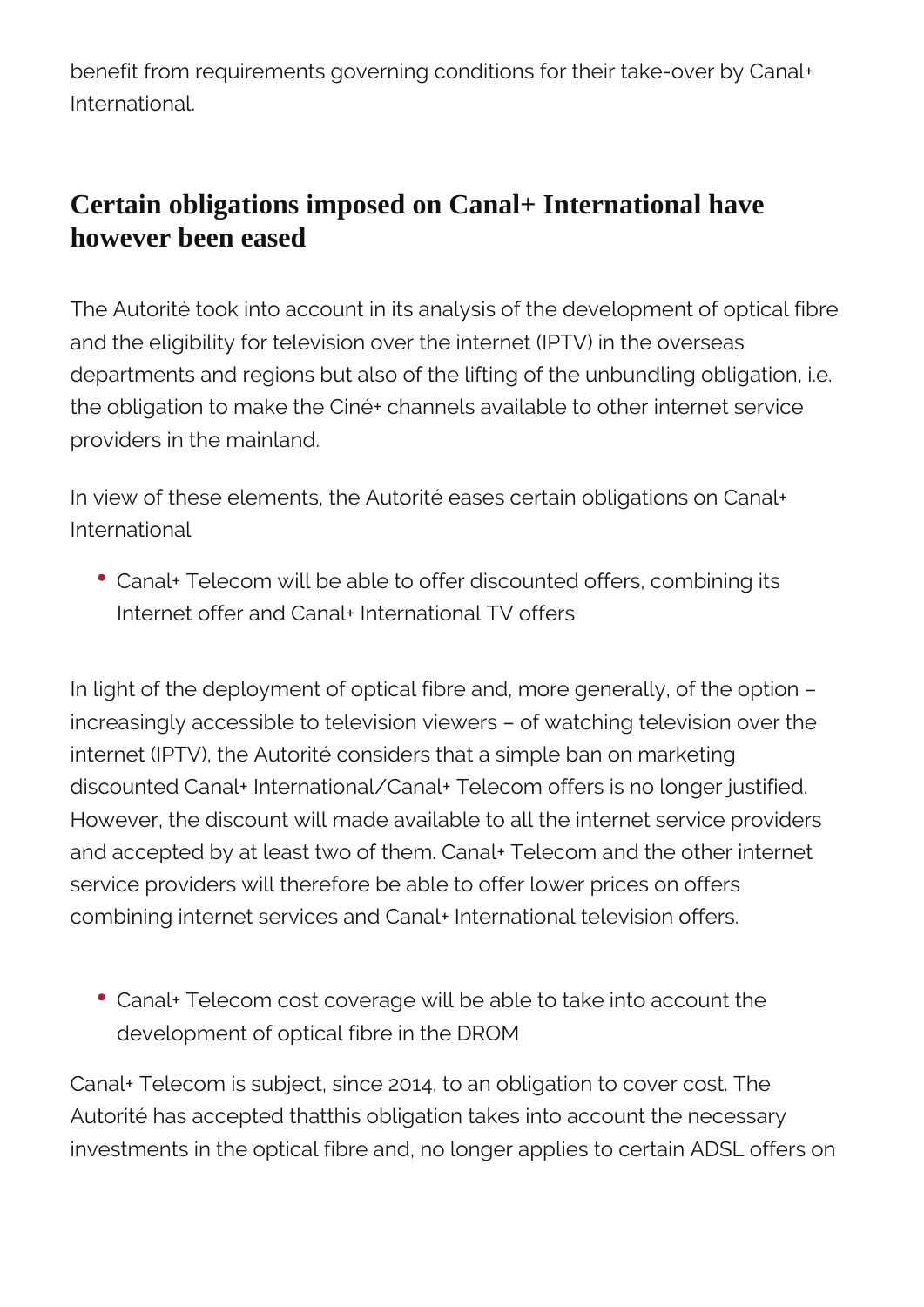a path to extinction.

• The obligation to maintain table pricing for Ciné+ has ensuring the quality of the programmes

Regarding the Ciné+ channels, which remain vital for the providers to present an attractive Autorination fation edhible unbundling obligation, i.e. the obligation to make the Cin other internet service providers. However, in order to en of the remedy, given that its scope of application is now departments and regions, the obligation to maintain table lifted. The attractiveness of Canal+ remains however gua quality criteria.

All the commitments maintained or modified are renewed years, i.e. until 10 February 2024.

1 Channels not marketed by Canal+

2 In its Decision 17-DCC-92 soefe2 pardes net @21 (@ethan Zee Autorité de concurrence, in view of the development of the market (C attractiveness, launch of Altice Studio&), lifted the oblig to make available its Ciné+ channels to third parties dist

[> See the modified co](https://www.autoritedelaconcurrence.fr/sites/default/files/engagements19dag01.pdf)mmitments

[> See the reference offer to giv](https://www.autoritedelaconcurrence.fr/sites/default/files/offre_refchaines_cine_drom_14dcc15_rev.pdf)e access to Ciné+

[> See the reference offer for the take over o](https://www.autoritedelaconcurrence.fr/sites/default/files/offre_refchaines_inde19dag01_14dcc15_rev.pdf)f independant channels

[> See full text of decisi](https://www.autoritedelaconcurrence.fr/sites/default/files/19dag01_versionpubliee.pdf)on 19-DAG-01